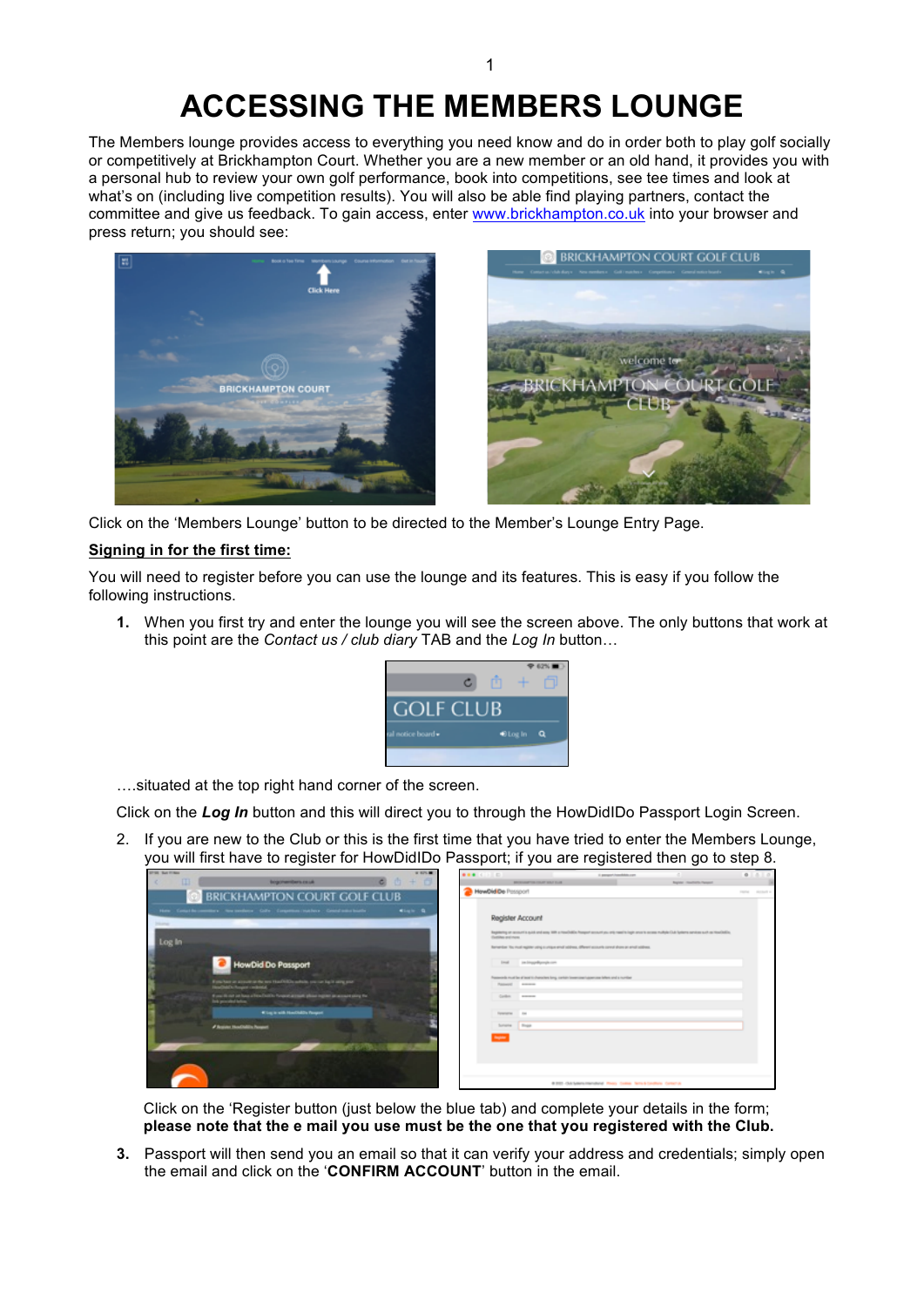

4. Once you have verified your account, repeat steps 1 & 2 but this time Click on the blue bar in the centre of the screen which says "**Log in with HowDidIDo Passport**".

Enter the email address and password that you have registered. N.B. This is case sensitive and must match exactly what you have previously registered or your application will be rejected.



| $\rightarrow$ $\pm$<br>6 O<br>$+o$<br>· pansport.howdidds.com<br>Registration Executives - Headquilles R.,<br><b>Congress</b><br>Scale / Hospitality Associate<br><b>HowDidiDo</b> Passport Login<br><b>Shall - Tegcheodynation</b><br>Parameters<br>*********** | ¢<br>BRONNAPTON COURT GOUP EUR   G<br>(1) Remomber Ma<br><b>Logicity President</b><br><b>Factoryster</b> museumont | 中部書 |
|------------------------------------------------------------------------------------------------------------------------------------------------------------------------------------------------------------------------------------------------------------------|--------------------------------------------------------------------------------------------------------------------|-----|
|                                                                                                                                                                                                                                                                  |                                                                                                                    |     |
|                                                                                                                                                                                                                                                                  |                                                                                                                    |     |
|                                                                                                                                                                                                                                                                  |                                                                                                                    |     |
|                                                                                                                                                                                                                                                                  |                                                                                                                    |     |
|                                                                                                                                                                                                                                                                  |                                                                                                                    |     |
|                                                                                                                                                                                                                                                                  |                                                                                                                    |     |
|                                                                                                                                                                                                                                                                  |                                                                                                                    |     |
|                                                                                                                                                                                                                                                                  |                                                                                                                    |     |
|                                                                                                                                                                                                                                                                  |                                                                                                                    |     |
|                                                                                                                                                                                                                                                                  |                                                                                                                    |     |
|                                                                                                                                                                                                                                                                  |                                                                                                                    |     |
|                                                                                                                                                                                                                                                                  |                                                                                                                    |     |
|                                                                                                                                                                                                                                                                  |                                                                                                                    |     |
|                                                                                                                                                                                                                                                                  |                                                                                                                    |     |
|                                                                                                                                                                                                                                                                  |                                                                                                                    |     |
|                                                                                                                                                                                                                                                                  |                                                                                                                    |     |
|                                                                                                                                                                                                                                                                  |                                                                                                                    |     |
|                                                                                                                                                                                                                                                                  |                                                                                                                    |     |
|                                                                                                                                                                                                                                                                  |                                                                                                                    |     |
|                                                                                                                                                                                                                                                                  |                                                                                                                    |     |
|                                                                                                                                                                                                                                                                  |                                                                                                                    |     |
|                                                                                                                                                                                                                                                                  |                                                                                                                    |     |
|                                                                                                                                                                                                                                                                  |                                                                                                                    |     |
|                                                                                                                                                                                                                                                                  |                                                                                                                    |     |
|                                                                                                                                                                                                                                                                  |                                                                                                                    |     |
|                                                                                                                                                                                                                                                                  |                                                                                                                    |     |
|                                                                                                                                                                                                                                                                  |                                                                                                                    |     |
|                                                                                                                                                                                                                                                                  |                                                                                                                    |     |
|                                                                                                                                                                                                                                                                  |                                                                                                                    |     |
|                                                                                                                                                                                                                                                                  |                                                                                                                    |     |
|                                                                                                                                                                                                                                                                  |                                                                                                                    |     |
|                                                                                                                                                                                                                                                                  |                                                                                                                    |     |
|                                                                                                                                                                                                                                                                  |                                                                                                                    |     |
|                                                                                                                                                                                                                                                                  |                                                                                                                    |     |

- **5.** If this is the first time that you have tried to enter the website, you will then be directed through a number of security screens in order to verify that you are a registered member of Brickhampton Court GC. You may need the following information:
	- Approval for the Club to access you names and email address so that appropriate links can be made in the ClubV1 software and confirmation of your Registered Email Address (needs to match the one held at the club and the one you have used to register with Passport).



- First Line of your Registered Address– **do not give any other reply**
- Your membership class (7-day, 5-day, Flexi etc)



Tick the appropriate answers and press the blue "Next" button.

2